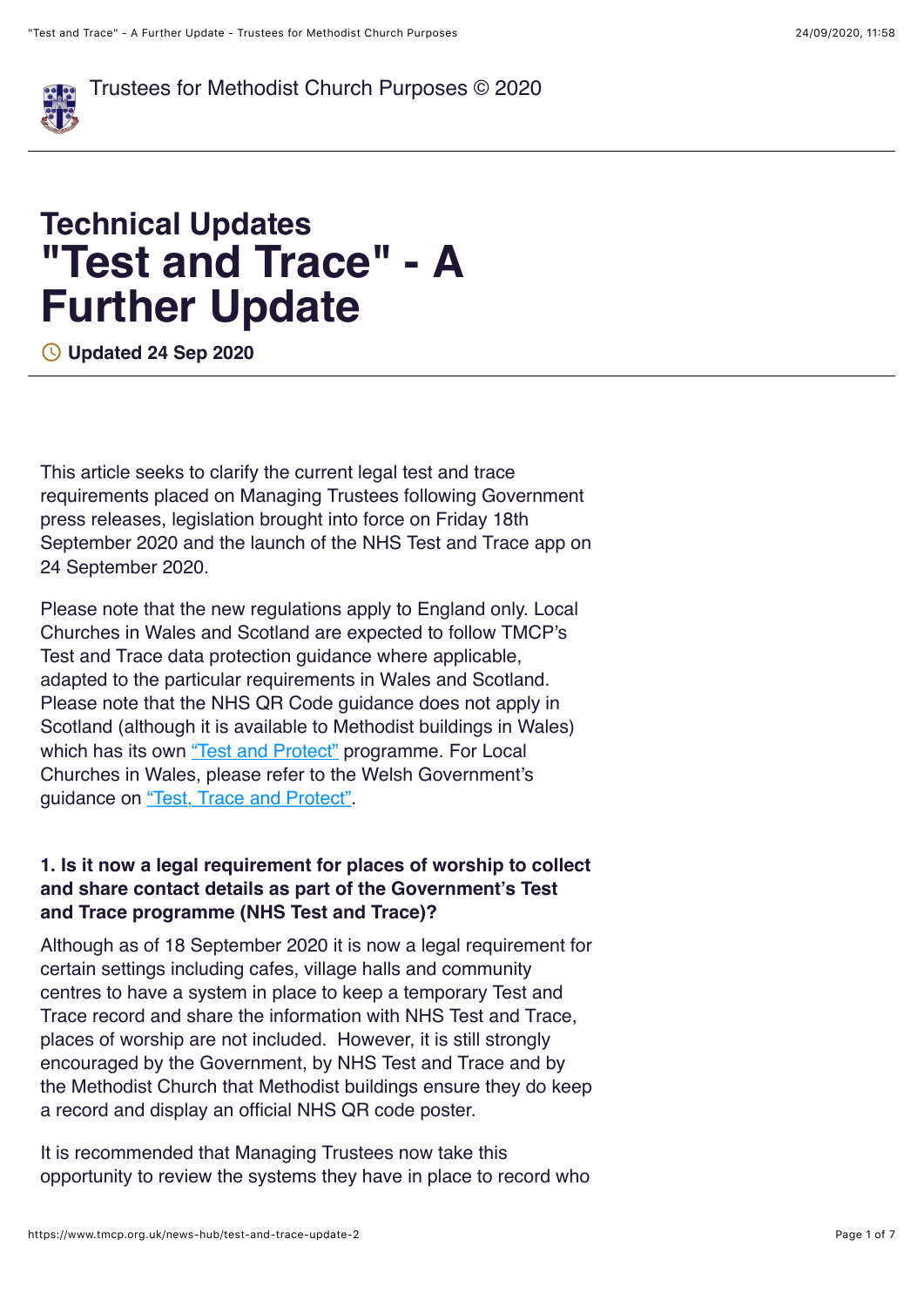has been in the building and when, and ensure that the existing records enable them to provide contact details to NHS Test and Trace if requested. If you do not yet have a system in place or are aware of chapels in your Circuit who do not have a system in place [please ask them to contact](https://www.methodist.org.uk/for-churches/property/property-support/) **[TMCP Data Protection](https://www.tmcp.org.uk/contact)** or **Property** Support so that we can assist them.

[The guidance in our Focus Note, Test and Trace, Data Protection](https://www.tmcp.org.uk/guidenotes/test-and-trace-what-you-need-to-do) and What You Need to Do and the template [Test and Trace record](https://www.tmcp.org.uk/standard-documents-and-forms/test-and-trace) is intended to help Managing Trustees put a system in place that both enables Managing Trustees to collect the information they need to help NHS Test and Trace (if called upon to do so) and comply with their data protection responsibilities.

We have been contacted by many Managing Trustees who have put in place their own systems based on the guidance provided by TMCP, including nominating a steward to keep the record while the building is open and asking visitors to complete details taken from the record on individual cards which are then posted into a ballot box. Speak to your Circuit to see how other chapels in your Circuit are collecting and storing this information and ensure that your system is in accordance with the "Data Protection Five Step Plan" set out in [Section C](https://www.tmcp.org.uk/about/covid19/resources/guidenotes/test-and-trace-what-you-need-to-do%23C) of TMCP's Test and Trace Focus Note. These systems make a lot of sense from a "COVID safe" perspective; no shared pens/forms and reduce the risk of personal information being seen by others.

## **2. Is it now a legal requirement for us to display an official NHS QR Code poster in places of worship?**

It is not yet a legal requirement for an official NHS QR Code to be displayed in places of worship. However, displaying such a code is still strongly encouraged by the Government, by NHS Test and Trace and by the Methodist Church. The Government website states that places of worship "should" create and display an NHS QR Code and NHS Test and Trace states that places of worship are expected to display an NHS QR Code.

Full guidance on how to create an NHS QR Code for your place of [worship is available on the "Create a coronavirus NHS QR code for](https://www.gov.uk/create-coronavirus-qr-poster) your venue" page on the Government's website.

While not all your visitors will have smart phones, displaying an NHS QR Code poster will help those visitors with smart phones and who have downloaded the NHS COVID-19 app to simply scan the code when they enter your premises. If people scan the code, you do not need them to complete details on your own record which should ease the burden on Managing Trustees.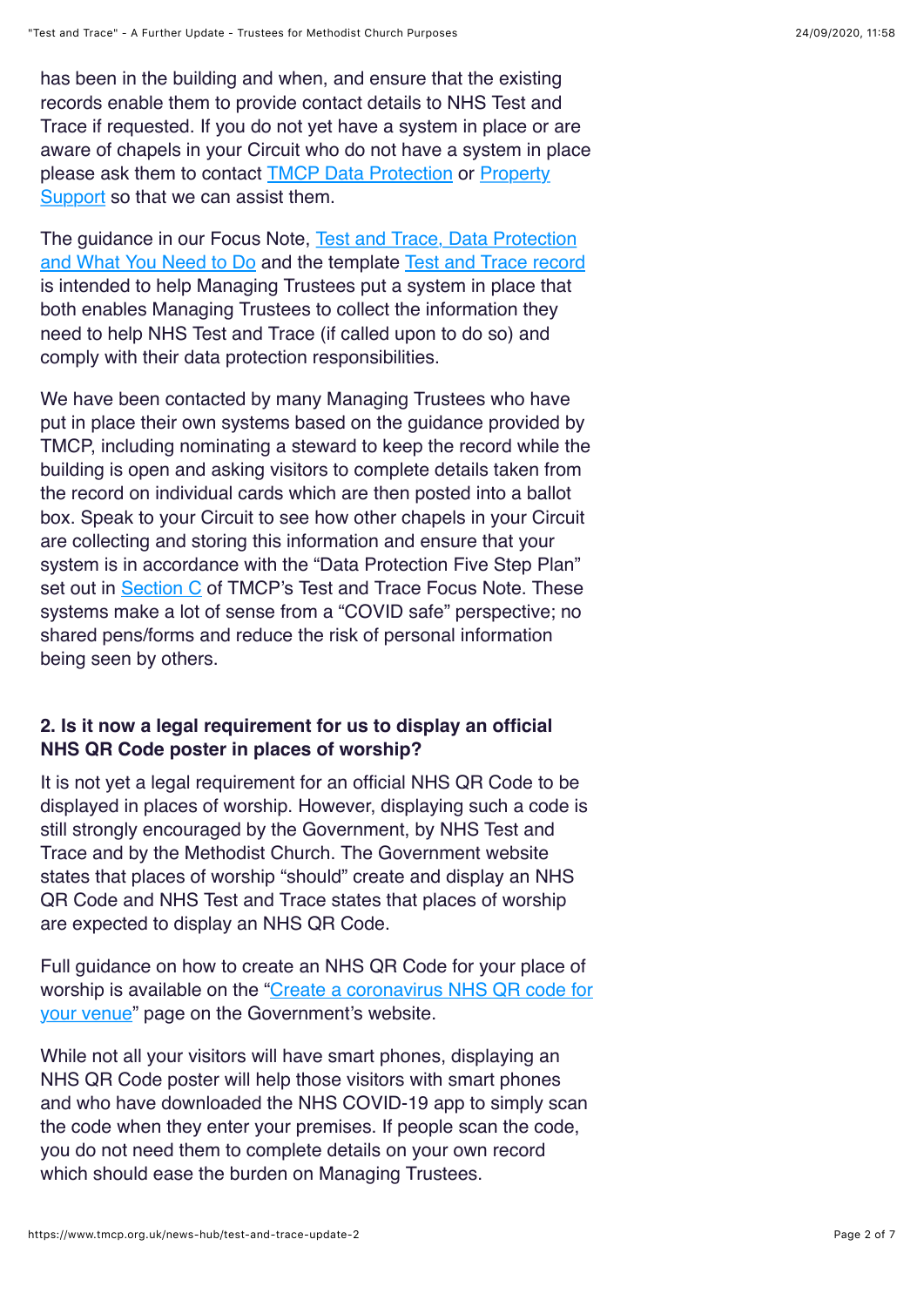Note that only one NHS QR Code should be generated per building – nominate one Managing Trustee for your premises to create a code using the above link and to print your unique QR code poster once they receive the same by email.

You can and should display multiple copies of your unique QR code poster in your premises to ensure that this can easily be scanned by visitors whichever entrance they use and to avoid the need for queuing. Note that you can display the unique QR code on a screen e.g. a tablet or TV screen at the premises if you are unable to print the poster.

There is lots of practical guidance on obtaining and using the NHS [QR code system on the "Create a coronavirus NHS QR code for](https://www.gov.uk/create-coronavirus-qr-poster) [your venue" page on the Government's website and the NHS](https://faq.covid19.nhs.uk/category/?id=CAT-01027&parentid=CAT-01025) COVID-19 app support website.

#### **3. Do we have to refuse entry to our place of worship to somebody who refuses to complete our visitor record or to scan the NHS QR Code?**

This is not yet a legal requirement for places of worship however, pursuant to Government guidance, it is strongly recommended that you do what you can to encourage people to provide their details or scan your official NHS QR code. Ultimately and pending any further guidance from the Connexional Team, refusing entry remains a decision for the Managing Trustees. It may help to talk to such a person about their concerns perhaps emphasising the need to work together to try and help the Government's Test and Trace system function to keep us all safe. Would setting out the data protection measures you are taking to keep their information secure set their mind at rest? Have they had chance to read the privacy information contained in the Methodist Church's Privacy Notice (see the front page of the [Test and Trace record](https://www.tmcp.org.uk/standard-documents-and-forms/test-and-trace) also available as a **[poster](https://www.tmcp.org.uk/kcfinder-uploads/files/test-and-trace-poster.docx)**) and understand that you will only share their details with NHS Test and Trace if they contact you to request such details?

### **4. Somebody at our local church has had a positive test. They attended a service just a couple of days beforehand. Do we have to let everybody who attended the service know and does this mean that everybody has to self-isolate? What about other groups who have used the building since Sunday?**

In accordance with the Government's and Methodist Church guidance, the service and subsequent use of the premises should have been conducted in accordance with your risk assessment and action plans for reopening the church building to create a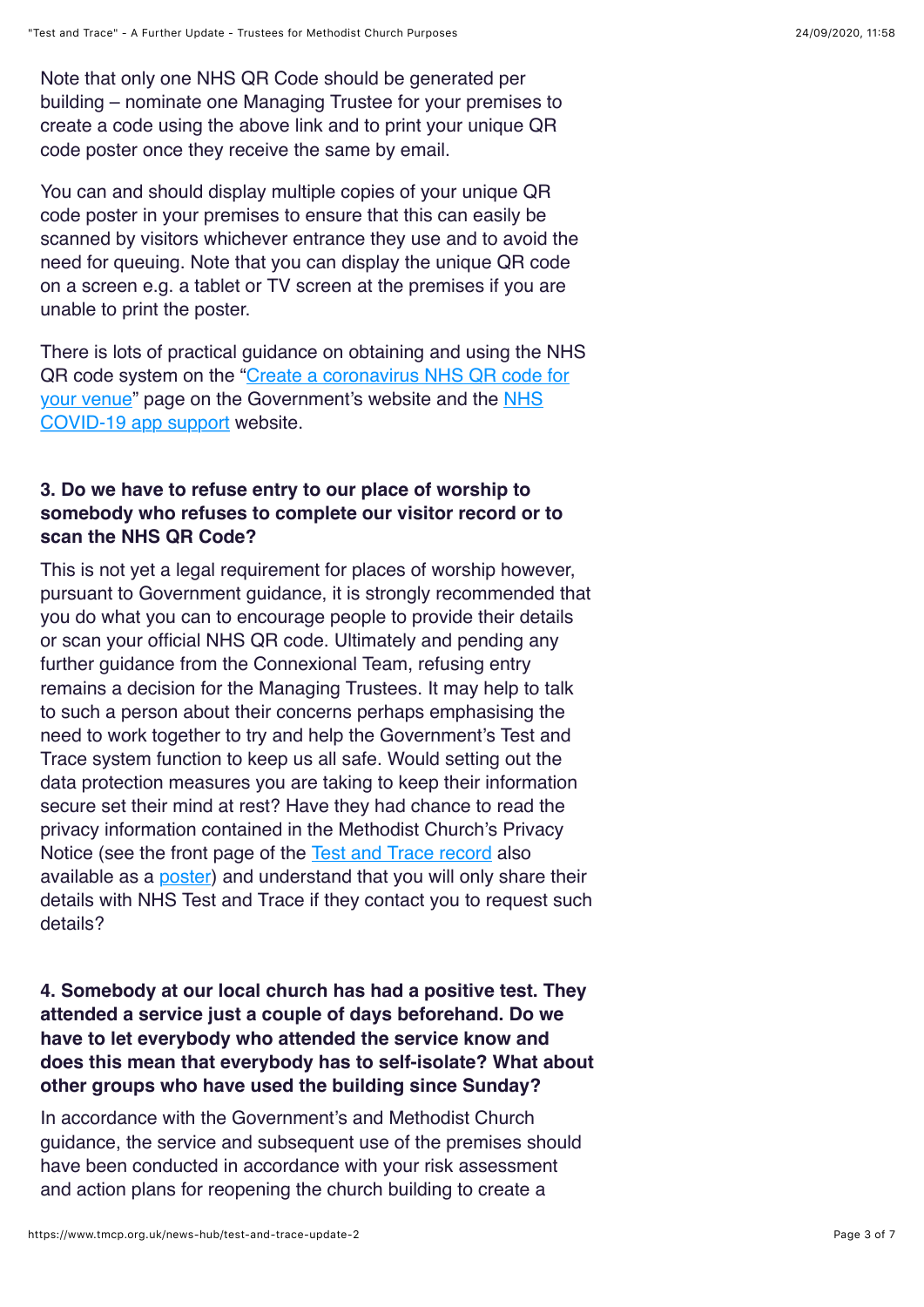COVID secure venue.

From a Data Protection point of view it is critical that you do not share details of the positive test with anybody apart from NHS Test and Trace. While individuals with a positive test are encouraged to share the result with those they have been in close contact with so that they can take extra precautions, and there is nothing preventing the individual from sharing the result with their friends, you should not attempt to take on the role of contact tracers.

In the event of you or anybody informing you of a positive test result (following attendance at chapel or anther group on the premises) please take the following steps:

- 1. Wait to be contacted by NHS Test and Trace.
- 2. Inform the 'responsible person' in the Church (If you do wish to inform your friends please ask them not to panic and to wait for contact by NHS Test and Trace. We have been informed about a case at a Local Church where it was determined by NHS Test and Trace that other members of the congregation did not have to self-isolate because the premises were deemed to be COVID secure. Do not jump to conclusions but await the decision of NHS Test and Trace and act responsibly in the meantime to protect those who may be particularly vulnerable.)
- 3. Follow the directions of NHS Test and Trace once they have carried out their investigations. They will assess what follow up action needs to be taken e.g. whether anyone needs to self-isolate.
- 4. It would be appreciated if you could let TMCP Data Protection know of your experience to help develop guidance for your fellow Managing Trustees.
- 5. Check your Risk Assessment which will have identified as a risk that someone could test positive. What does the risk assessment advise to do in order to mitigate the risk to other individuals? Do you need to undertake a deep clean? Does the premises need to close temporarily?

The general idea is to do what you can to assist NHS Test and Trace and to avoid creating panic while giving people the information they need to ensure that appropriate steps are taken in accordance with your Risk Assessment and Action Plan pending a decision by NHS Test and Trace. Speak to your Local Council's public health team if you are unsure what steps you need to take.

Please also refer to [Section E](https://www.tmcp.org.uk/about/covid19/resources/guidenotes/test-and-trace-what-you-need-to-do%23E) of TMCP's Test and Trace Focus Note for guidance on what to do if contacted by NHS Test and Trace.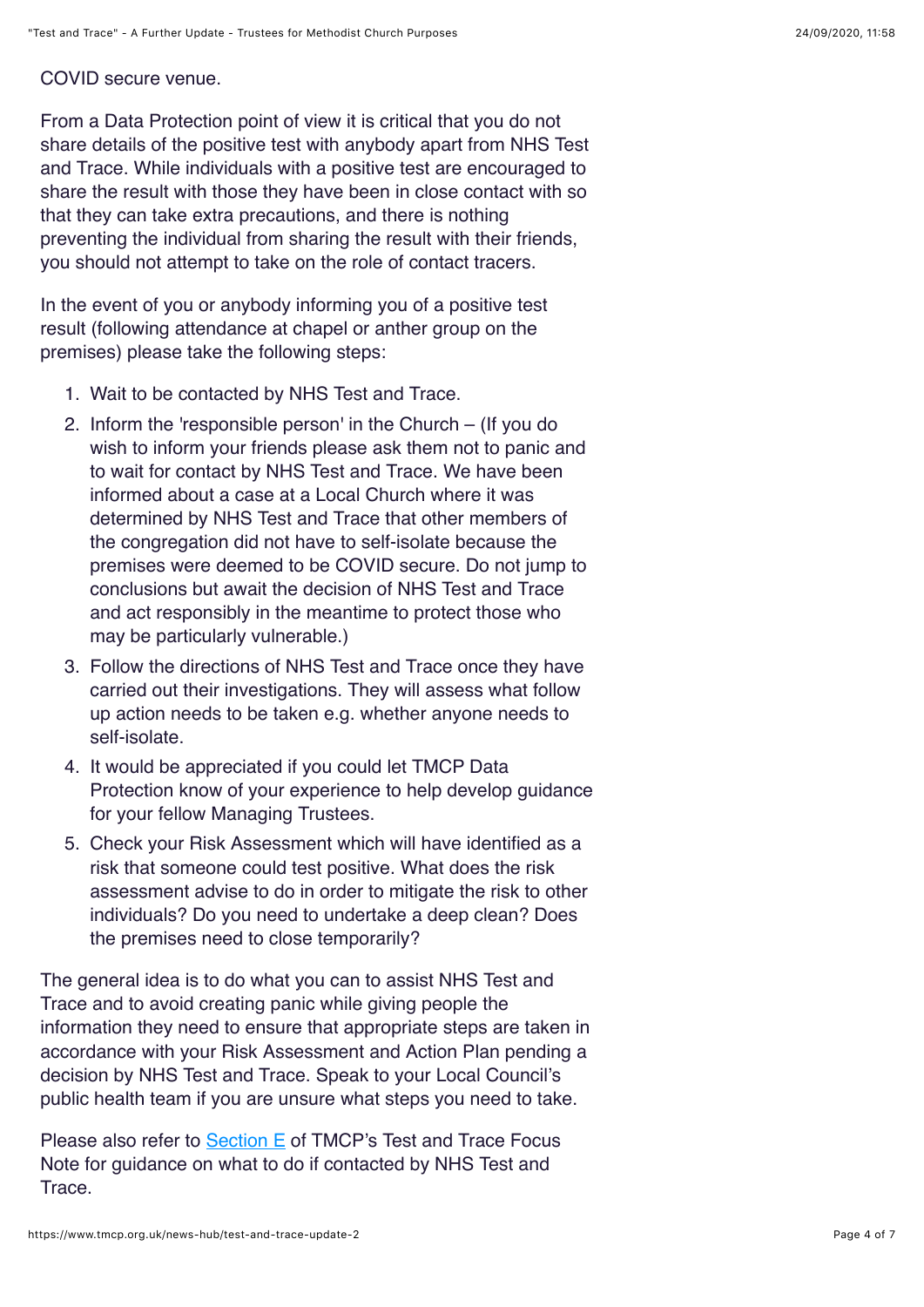If you have specific questions on your risk assessment and/or [action plan then please speak with the Connexional Property](https://www.methodist.org.uk/for-churches/property/property-support/) Support Team.

## **5. Because we run a café from our Local Church, do we actually need a QR code as this is different to a place or worship?**

As discussed above it is strongly recommended that Methodist buildings adhere to the new regulations as though they were a legal requirement and display NHS QR Codes in any event. However, the [Government's guidance](https://www.gov.uk/guidance/maintaining-records-of-staff-customers-and-visitors-to-support-nhs-test-and-trace%23sectors-that-this-guidance-applies-to) confirms that "Places of worship, including when the venue is used for events and other community activities, are not included in these regulations..." Pending further clarification from the Government, it follows that where Managing Trustees run something that is not a one-off event or "community activity" such as a church café or shop, this activity would fall under the scope of the regulations. This means that the requirements discussed under question 1 and 2 above are legal requirements and those refusing to provide contact details must be refused entry to the premises. Please also bear in mind the fines that can be imposed for breach of legal requirements. The new fines for non compliance are as follows:

- £1,000 fixed price penalty for the first offence;
- £2,000 fixed price penalty for the second offence;
- £3,000 fixed price penalty for the third offence; and
- £4,000 fixed price penalty for the fourth and subsequent offences.

The fines would be payable by the body with overall responsibility for the organisation, business or service. For a church run café that would be the Managing Trustees.

A full list of organisations within the scope of the new regulations is set out in [Annex A](https://www.gov.uk/guidance/maintaining-records-of-staff-customers-and-visitors-to-support-nhs-test-and-trace%23list-of-settings) of the Government's quidance "Maintaining" records of staff, customers and visitors to support NHS Test and Trace".

If you are unsure whether a Local Church or third party activity falls under the places of worship exemption, please refer to your Local Authority and advise [TMCP Legal](https://www.tmcp.org.uk/contact) and [Property Support](https://www.methodist.org.uk/for-churches/property/property-support/) of the response you receive so that we can update our guidance accordingly. In many cases the decision will be particular to the local circumstances but there may be general trends that emerge which would be helpful to share with Managing Trustees across England and Wales.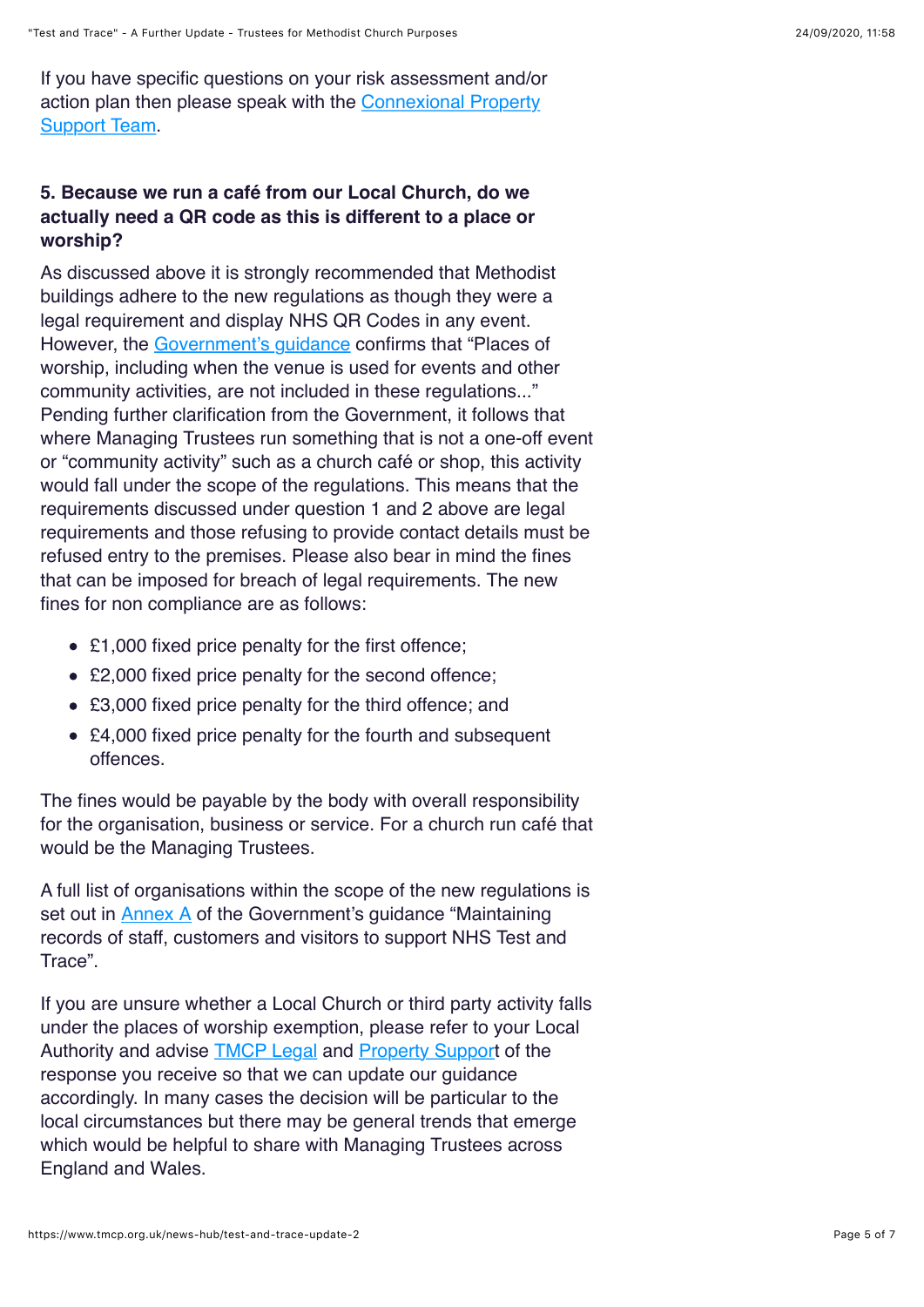#### **Guidance**

There is a lot of guidance and resources available to help you to fulfil your duties in relation to Test and Trace. Links to the TMCP and Government guidance are set out below for ease of reference:

- [Test and Trace", Data Protection and What you need to do](https://www.tmcp.org.uk/about/covid19/resources/guidenotes/test-and-trace-what-you-need-to-do) Focus Note – with a [Test and Trace Five Step Plan](https://www.tmcp.org.uk/about/covid19/resources/guidenotes/test-and-trace-what-you-need-to-do%23C) for Managing Trustees to follow to keep the information in their record safe and compliant with data protection legislation.
- Template [Methodist Church Test and Trace Record](https://www.tmcp.org.uk/standard-documents-and-forms/test-and-trace) developed by TMCP and Property Support.
- [Methodist Church Test and Trace Record Data Protection](https://www.tmcp.org.uk/kcfinder-uploads/files/test-and-trace-poster.docx) **Poster**
- [Maintaining records of staff, customers and visitors to](https://www.gov.uk/guidance/maintaining-records-of-staff-customers-and-visitors-to-support-nhs-test-and-trace) support NHS Test and Trace – Guidance from the Government on how venues must help support NHS Test and Trace
- ["Create a coronavirus NHS QR code for your venue"](https://www.gov.uk/create-coronavirus-qr-poster) Guidance on the NHS QR code system
- [NHS COVID-19 app support](https://faq.covid19.nhs.uk/category/?id=CAT-01027&parentid=CAT-01025)  Guidance on the NHS COVID-19 app
- [NHS "Test and Trace" service](https://www.gov.uk/guidance/nhs-test-and-trace-how-it-works) Guidance from the NHS Test and Trace service.

Please continue to let us have your comments and suggestions so that we can take these on board in developing a record and process that is as helpful as possible for Managing Trustees and takes account of the responsibilities under data protection legislation. Please also contact **TMCP Data Protection** if you are contacted by NHS Test and Trace.

*Please contact [TMCP Data Protection](https://www.tmcp.org.uk/contact) if you have any queries in relation to the data protection implications of the Test and Trace Record, [TMCP Legal](https://www.tmcp.org.uk/contact) for guidance on using the Test and Trace Record and [Property Support](https://www.methodist.org.uk/for-churches/property/property-support/) for guidance on risk assessments and opening our church buildings generally.*